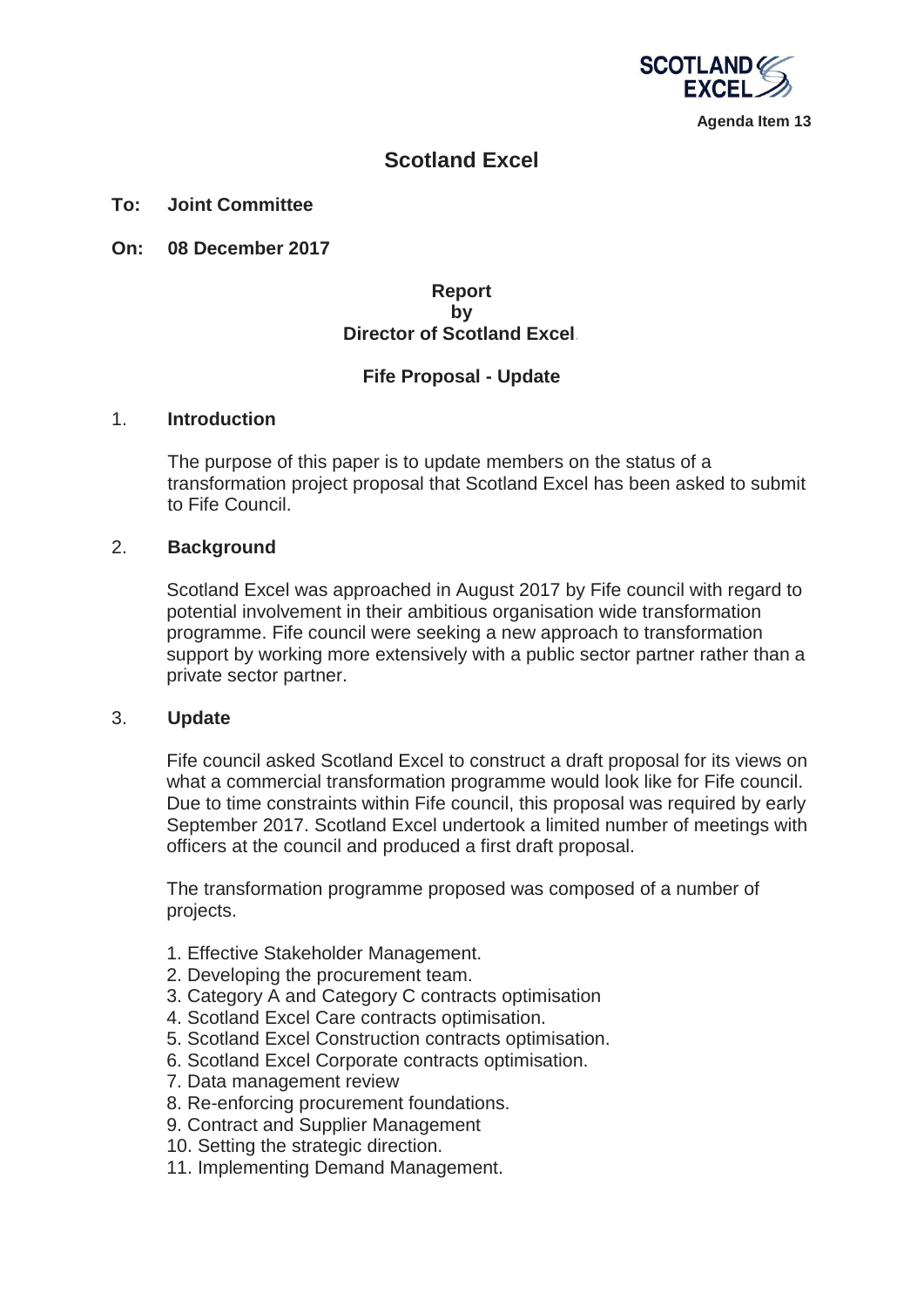12. Benefits Tracking

# 13. Delegated Procurement Authority

Each of the projects was detailed including: project description; objectives; deliverables and proposed savings and benefits that may be achieved.

In order to undertake this proposal and to ensure that core member services were not impacted, a dedicated transformation team was proposed. The resourcing structure and costs for this were provided within the proposal.

In addition to recovery of project costs, Scotland Excel is also discussing methods whereby it can achieve an additional return on investment from the programme. Any amounts achieved through this would be re-invested back into Scotland Excel.

The programme is anticipated to run for between two and three years and the proposed cost for Fife council was £420k per year.

# 4. **Benefits and Challenges**

Scotland Excel believes that this approach by Fife council should be recognised as sector leading whereby an existing public sector shared service is involved in a significant transformation programme. Scotland Excel believes this will ensure talent, knowledge and experience is retained within the public sector with an option to expanding to other members. The organisation believes this is a way of delivering further value, offering a more cost effective solution and supporting organisational sustainability.

This proposal supports the strategic aims of Scotland Excel to work in partnership with members and other bodies to deliver innovative services and solutions. It also seeks to support the work of addressing the financial challenges within Fife council and allow these lessons to be shared across the wider local government sector.

Challenges may arise from resourcing the team although initial indications are that the geography may be favourable for this project. Scotland Excel will work with other public sector partners including the Improvement Service where opportunities arise.

## 5. **Next steps**

Fife council are in the process of reviewing the Scotland Excel proposal. Should Scotland Excel's proposal be accepted by members, it is anticipated that it will commence in April 2018. It is also anticipated that initial preparatory work will commence prior to this point.